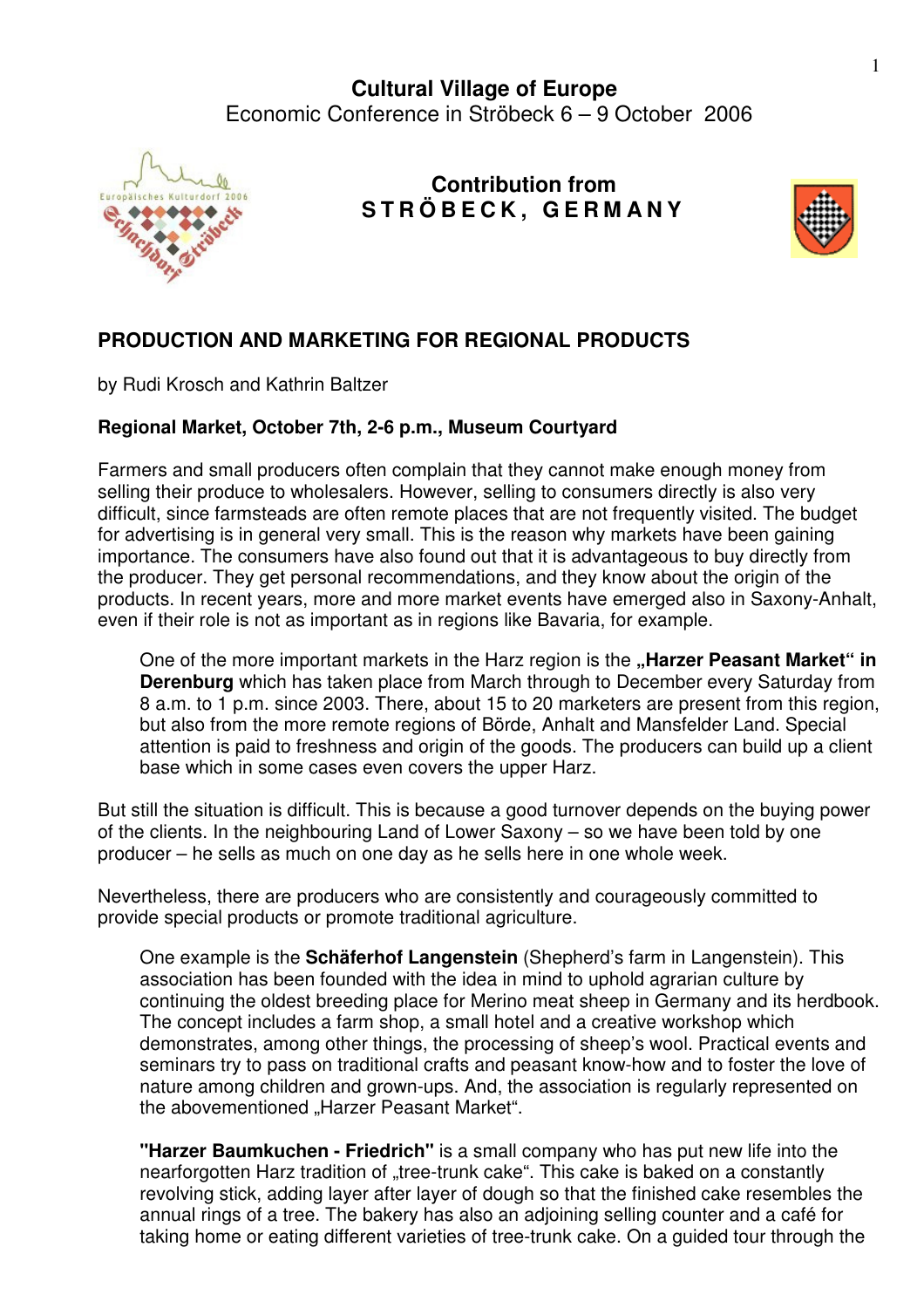bakery or through a big panorama window, customers can watch the cake in the making. In addition, the company presents its products on markets and is even represented in some supermarkets.

Frank Reinhardt in Westerhausen has founded a small workshop named **"Spezialitätenmanufaktur"** (Manufacture of Delicatessen). The trained baker and pastry cook started his trade by offering chocolates and marmalades. But he soon found that he, too, cannot survive by only selling to wholesalers. So, about one year ago, he began to visit markets such as the "Harzer Peasant Market". From his direct contact to consumers he also derived fresh ideas. After having been asked for the famous gherkins from his home town Westerhausen, he informed himself about this tradition and added it to his range of products.

The inn **"Prinz von Preußen"** in our village Ströbeck has been in the ownership of the Odenbach family for 50 years now. In the year 2000, Udo Odenbach, today's innkeeper, started feeding and butchering pigs and cattle. He is attaching great importance to the principles of organic breeding. He plants much of his fodder himself and makes his meat products without preservatives and ready-made spice mixes. Besides in his inn, he offers his produce from October through to March in his own farm shop, which is very popular, regularly on Thursdays and Fridays from 2 to 5 p.m.

After the German reunification, **Renate Krosch,** proprietor of the **publishing company Schachdorf Verlag,** found that there was a growing interest for tourism in the Chess Village. In order to be capable of tending to the needs of visitors, she started investigating regional history. In the year 1995, on the occasion of the village's 1000-year anniversary, she published her first book about village history. In the year 2003, she finally started up her own business. Besides publishing, she founded a small **Chess Store,** in which she sells Chess paraphernalia and also her own books. She also offers her books in bookstores in Halberstadt and Wernigerode who have shelves for regional literature. Since the topic of her publishing is a very narrow one but has an international target group, her marketing is directed towards chess historians, chess magazines (reviews), chess libraries (Den Haag, Kiel), special chess dealers and chess associations.

Some of the regional products have made it into the nationwide wholesale market, such as the beers of the brewery "Hasseröder" or the cheeses of the company "Harzer Käserei Rusack", which can be tasted on our market today. However, we must observe that the larger companies are being taken over by concern groups. The brewery "Hasseröder" was bought after 1990 by the Gilde brewing group based in Hanover. This group, in turn, has belonged to the Belgian group InBev since 2003, which is an international player. The result of this is that the city of Wernigerode, where the brewery has been based since 1872, no longer has the very important trade tax income from this company.

The cheese maker **Harzer Käserei Otto Rusack** is broadly associated with the famous Harz Cheese.

**Harz Cheese** is a sour milk cheese made from skimmed milk and has only about one percent of fat. Its origins have been in the Harz foothill region south of Brunswick. Harz Cheese is renowned for its strong smell, and it is highly recommended to keep it under a cheese cover. People like to eat it with bread and lard or mustard and with gherkins.

The company was founded in 1915. Since 2003, however, it belongs to the Limited company Käserei Loose, which has taken over distribution and marketing as of 2005. The company Loose, in turn, has belonged to the international group Theo Müller since 1998.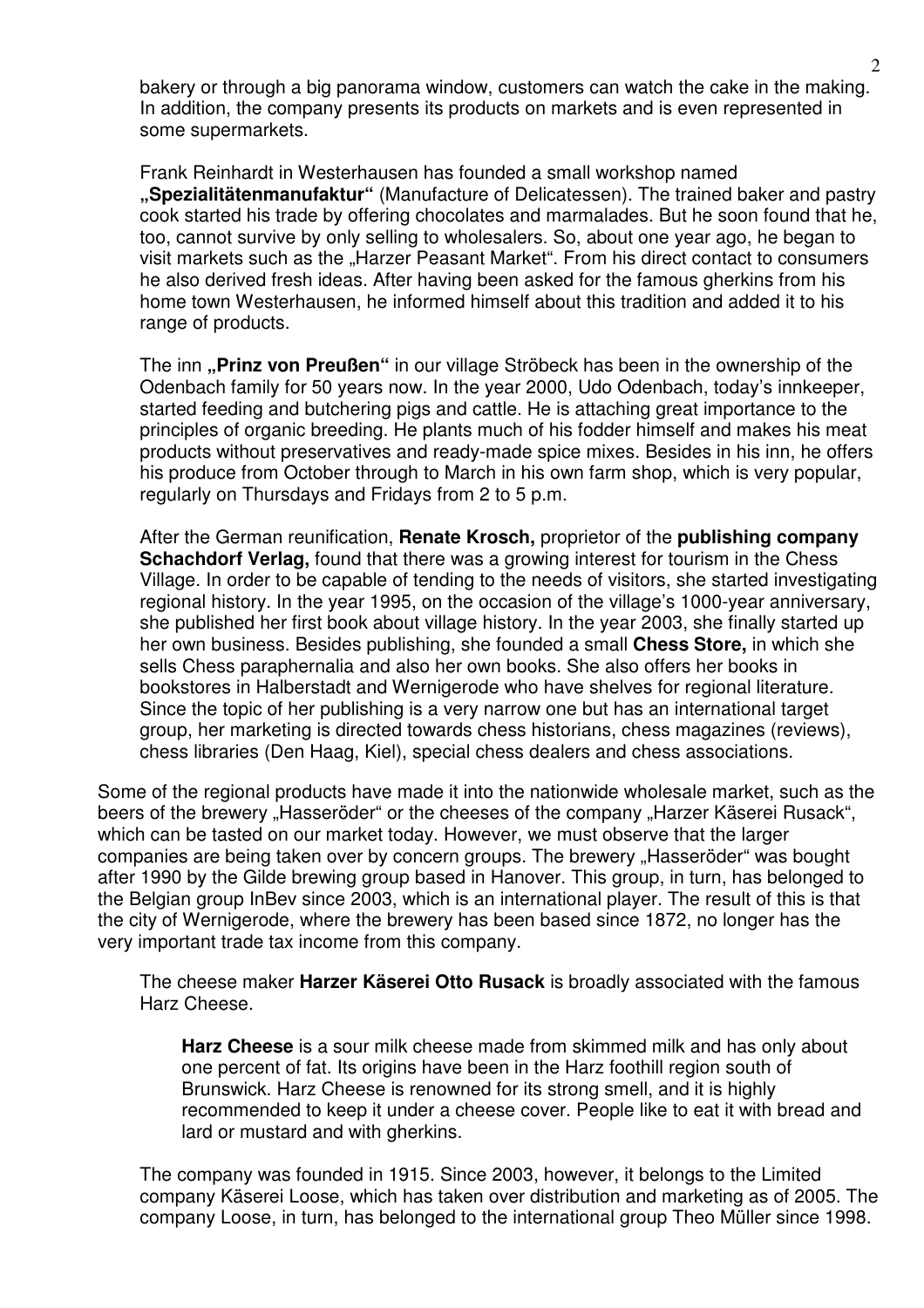However, Rusack emphasize that they are still an independent company. I quote: "As one of the most modern sour milk cheese makers in Germany, Rusack as a subsidiary of Loose continues to cater for their customers with a responsible mind. This strong community aims at using optimum conditions on the difficult dairy market for giving our customers a range of wholesome quality products."

## **Regional Products**

In our paper, we would like to deal with the regional economical development and the cultural life. In our opinion, the two aspects are inseparable, and they are going to characterize regional development in the future.

The regional economical development and thus the creation of regional products in our village is mainly a matter of agricultural production, due to the geographical location of our region.

As a result of the good soils and not least of the political situation, the making of agricultural products has happened and is still happening under near-industrial conditions.

The size of farms with up to 600 hectares of acreage in our village has lead to the fact that only a small range of produce is grown. The marketing is done via centralized wholesalers, and not locally.

As yet, we cannot distinguish between ecologically produced and conventionally produced crops, since the local farmers are not showing a great readiness for ecological cultivation.

An identity of the product with its region is non-existent, and it is difficult to rebuild. However, today, some initiators are trying, with much effort and hard work, to produce and market typical regional products again.

For example, the Peasant Market in our neighbouring town of Derenburg is becoming more and more popular. For small growers, these regional products are a good source of income, and the jointly organized peasant market is a good example for the marketing of regional products.

Direct marketing of foodstuffs by their producers is getting more and more popular with the consumers these days. When buying directly from the producer, they get specialities of which they know the origins. And they have a personal contact with the producer.

On the Cultural Villages' markets here in Ströbeck – for which we want to say thank you once again to everybody – we could experience how important regional products are for the image and presentation of a region. If this presentation is done by people wearing regional costumes, this is also a sign of pride and of identity with one's home village.

But it is also a sign that regional products and regional culture can and must join efforts to their mutual benefit.